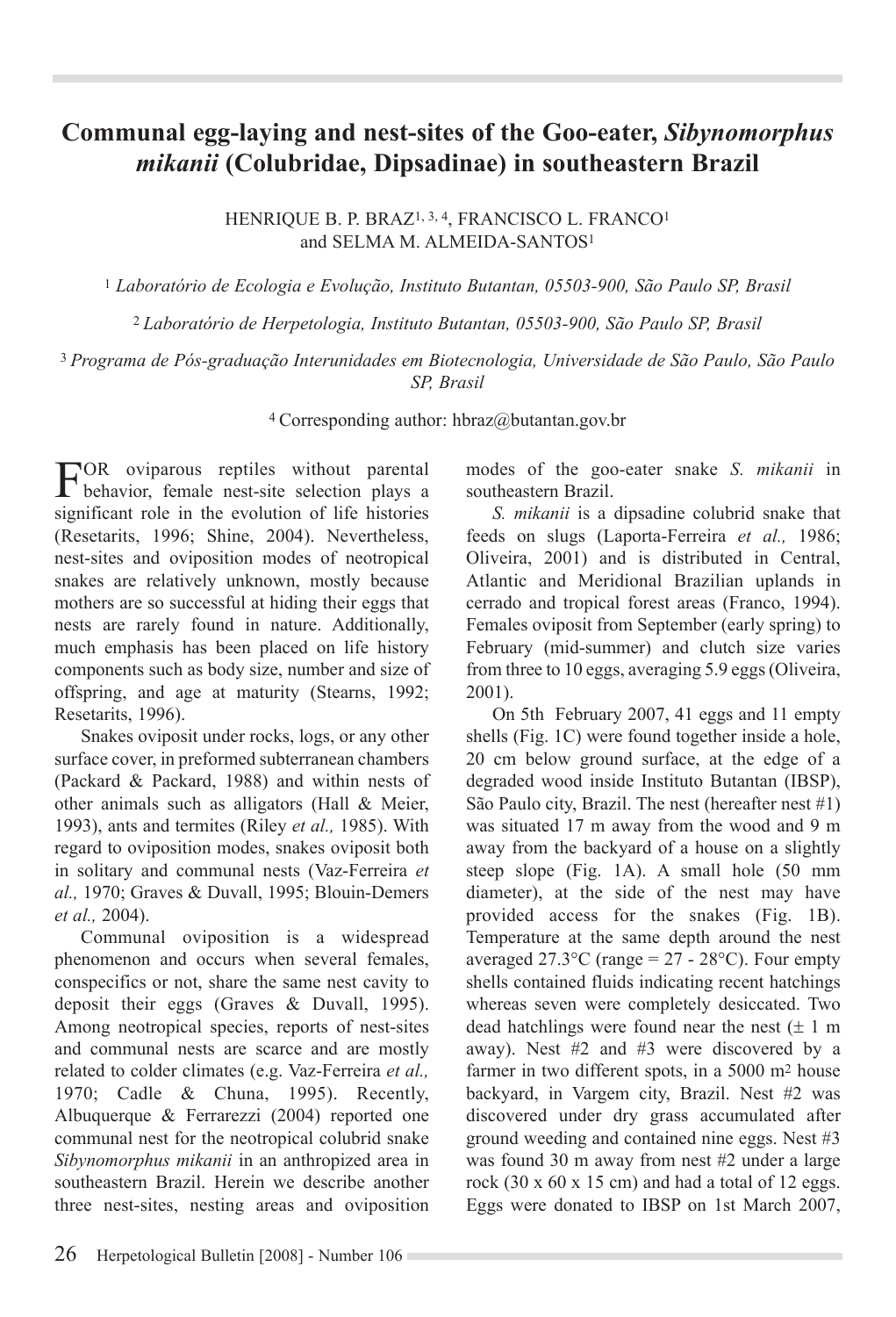some days after collection and by this time one egg had hatched. In the laboratory, we counted four fresh empty shells and 17 eggs (three dehydrated and one parasitized by fungi). In both backyards, dogs circulated freely over the nesting areas. After the donation of the eggs, the farmer found a dead hatchling of *S. mikanii* near nest #3. Eggs were measured, weighed (Table 1), and incubated in laboratory at 27 °C (temperature of nest #1). Fungal infection precluded eight eggs  $(19.5\%)$  from nest #1 and five eggs  $(45.5\%)$  from nest #2 and #3 from hatching. Eggs were dissected but we were unable to find or to identify the

embryos. One hatchling from nest #2 died half emerged from the eggshell. Thus, 33 successful hatchings from nest #1 occurred between 6th February and 16th April 2007, whereas from nest # 2 and #3 five occurred between 1st March and 31st May 2007. Hatchlings were measured, weighed, and sexed by eversion of hemipenis (Table 1). Based on mean clutch size of the species (5.9 eggs [Oliveira, 2001]), we inferred that nearly seven to nine different oviposition events may have occurred in nest #1 (six to 17), one to two in nest #2 (one to three), and two in nest #3 (two to four) in the current reproductive season. These



**Figure 1.** (A) Diagrammatic vertical section of the terrain surrounding nest #1; (B) view of the destroyed nest and its likely entrance; (C) Eggs of *Sibynomorphus mikanii* found within nest #1.

assumptions are strengthened if we take into consideration hatching dates (seven in nest #1 and three in nest #2 and #3). Although communal oviposition in nest #1 and #3 is evident, there is some doubt over nest #2 as it is quite possible that one single female laid the nine eggs.

Nest-sites and nesting areas are described for few species of neotropical snakes (e.g. Vaz-Ferreira *et al.,* 1970; Cadle & Chuna, 1995; Albuquerque & Ferrarezzi, 2004). Despite the fact that some snakes dig a hole in the soil to oviposit (e.g. Burger & Zappalorti, 1986), most species apparently are unable to construct a nest and rely on pre-existing sites for oviposition (Packard & Packard, 1988). This seems to be the case for *S. mikanii* (Albuquerque & Ferrarezzi, 2004; this study). Although eggs of nest #1 were found inside a hole, it is unlikely that any female of *S. mikanii*  actually excavated it because the soil was very compacted. Moreover, in the laboratory, gravid *S. mikanii* tend to hide the eggs under the water bowl or under rocks instead of burying them (H.B.P. Braz & S.M. Almeida-Santos, unpublished data). In addition, other dipsadine snakes also oviposit in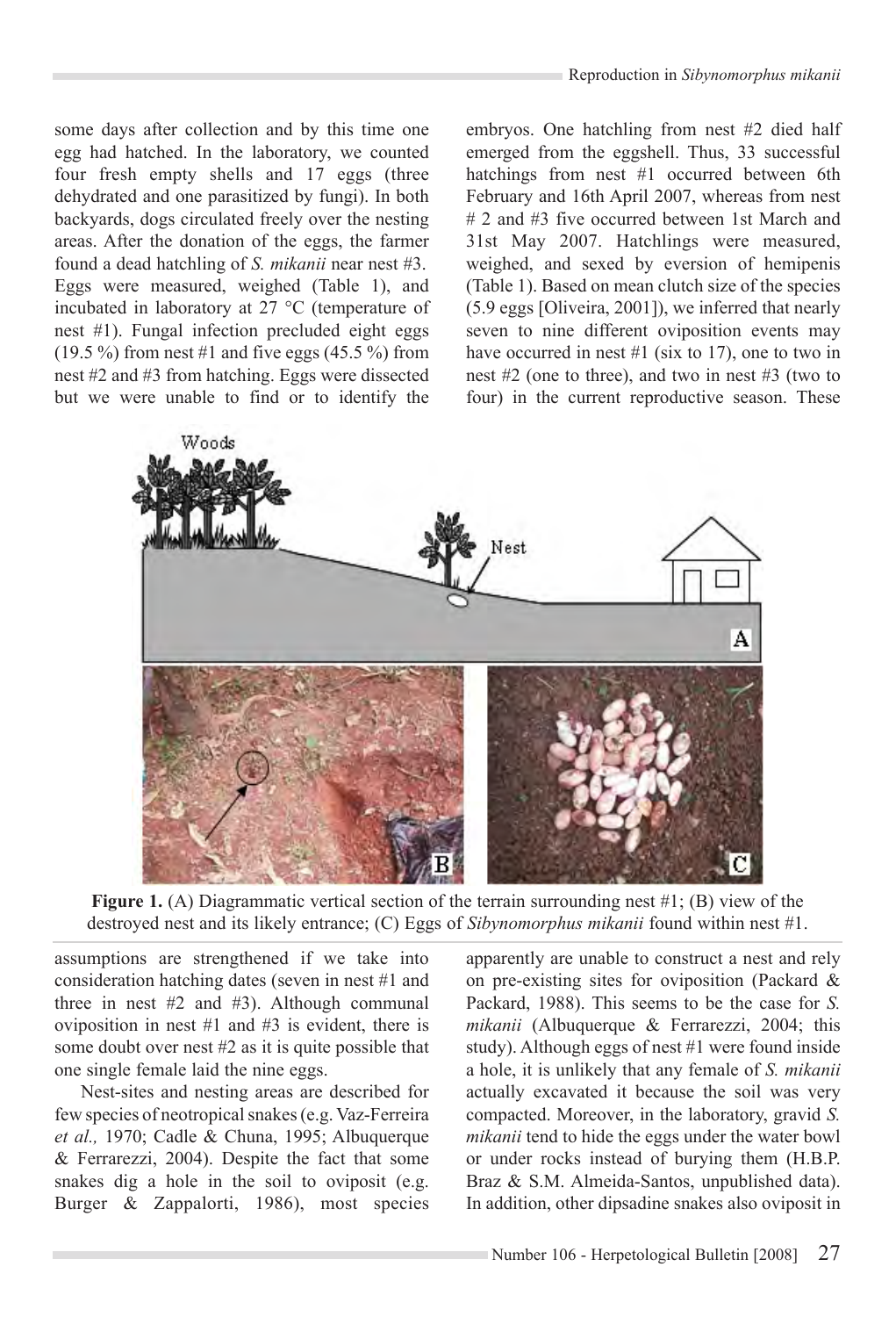pre-existing sites (Brandão & Vanzolini, 1985; Riley *et al.,* 1985; Cadle & Chuna, 1995; Greene, 1997).

Thermal conditions are often suggested as a factor driving maternal choice of nest-site (Blouin-Demers *et al.,* 2004; Shine 2004) because incubation temperature affects offspring phenotypes (Deeming, 2004) and therefore may influence organismal fitness (Elphick & Shine, 1998; Brown & Shine, 2004). Females frequently oviposit in forest clearings (Fowler, 1966; Brodie *et al.,* 1969; Covacevich & Limpus, 1972; Burger & Zappalorti, 1986; Albuquerque & Ferrarezzi, 2004) and nests located in these areas generally are hotter than nests located in shaded areas because shading reduces insolation and heating of the soil (Magnusson & Lima, 1984; Shine *et al.,*  2002). As well as nest #1, several nests have also been found in slopes (e.g. Brodie *et al.,* 1969; Covacevich & Limpus, 1972; Burger, 1976; Albuquerque & Ferrarezzi, 2004; James & Henderson 2004) and factors like direction and slope influence the absorption of solar radiation (Burger, 1976). Thus, mothers may have selected these sites in seeking to maximize sunlight exposure to accelerate embryonic development or optimize phenotypic traits of the resulting hatchlings. Therefore thermal conditions could also be a major factor influencing communal nesting behavior. Temperatures in communal nests are usually higher than in solitary ones (e.g. Blouin-Demers *et al.,* 2004) due to metabolic heat

| <b>Measurements</b> | <b>Nest #1</b>   | Nest $#2$ and $#3$ |
|---------------------|------------------|--------------------|
| Eggs                | $n = 4l$         | $n = 13$           |
| Length (mm)         | $27.9 \pm 2.7$   | $25.7 \pm 3.0$     |
| Width (mm)          | $14.5 \pm 2.0$   | $12.6 \pm 0.9$     |
| Mass $(g)$          | $3.5 \pm 0.9$    | $2.5 \pm 0.4$      |
| Hatchlings          | $n = 33$         | $n = 5$            |
| $SVL$ (mm)          | $171.8 \pm 13.5$ | $170.0 \pm 5.8$    |
| $TL$ (mm)           | $34.0 \pm 4.7$   | $29.4 \pm 2.6$     |
| Mass $(g)$          | $2.3 \pm 0.4$    | $2.0 \pm 0.5$      |
| Sex (male/female)   | 19/14            | 2/3                |

**Table 1.** Measurements of eggs and hatchlings of three natural nests of the goo-eater snake *Sibynomorphus mikanii*. SVL = Snout-vent length; TL = Tail length.

generated by embryos (Burger, 1976; Ewert & Nelson, 2003). Therefore, communal nesting might be adaptive because higher temperatures in nests enhance hatchling phenotypes (Blouin-Demers *et al.,* 2004). However, studies on the thermal and hydric requirements of *S. mikanii*  embryos would be needed to test these hypotheses. In parallel, egg aggregations also offer other potential advantages such as protection (Graves & Duvall, 1995; Jackson, 1998) and predator satiation (Eckrich & Owens, 1995; Graves & Duvall, 1995). If communal oviposition offers such advantages to hatchlings (e.g. phenotype improvement, predator satiation), why, then, would one female oviposit in a solitary nest as is likely to have occurred in nest #2? Blouin-Demers *et al.* (2004) suggested that the disadvantages of solitary nests may be compensated by lower risk of egg parasitism by

fungi. Additionally, in communal nests availability of water is less than in solitary nests (Marco *et al.,*  2004; Radder & Shine, 2007). This modifies hydric exchange between the eggs and the environment and the consequences to hatchling phenotypes may be more detrimental to aggregated eggs (Marco *et al.,* 2004). Thus it is reasonable to suggest that there are trade-offs between these two modes of egg-laying that result in similar fitness payoffs (Blouin-Demers *et al.,* 2004).

In summary, there are two (but nonexclusive) reasons for the occurrence of communal nesting behavior: scarcity of suitable nesting sites (e.g. optimum moisture and temperature; protection against predators) or adaptive behavior; that increases reproductive success due to aggregation in large clusters. Our findings plus literature data indicate a preference of gravid *S. mikanii* to nest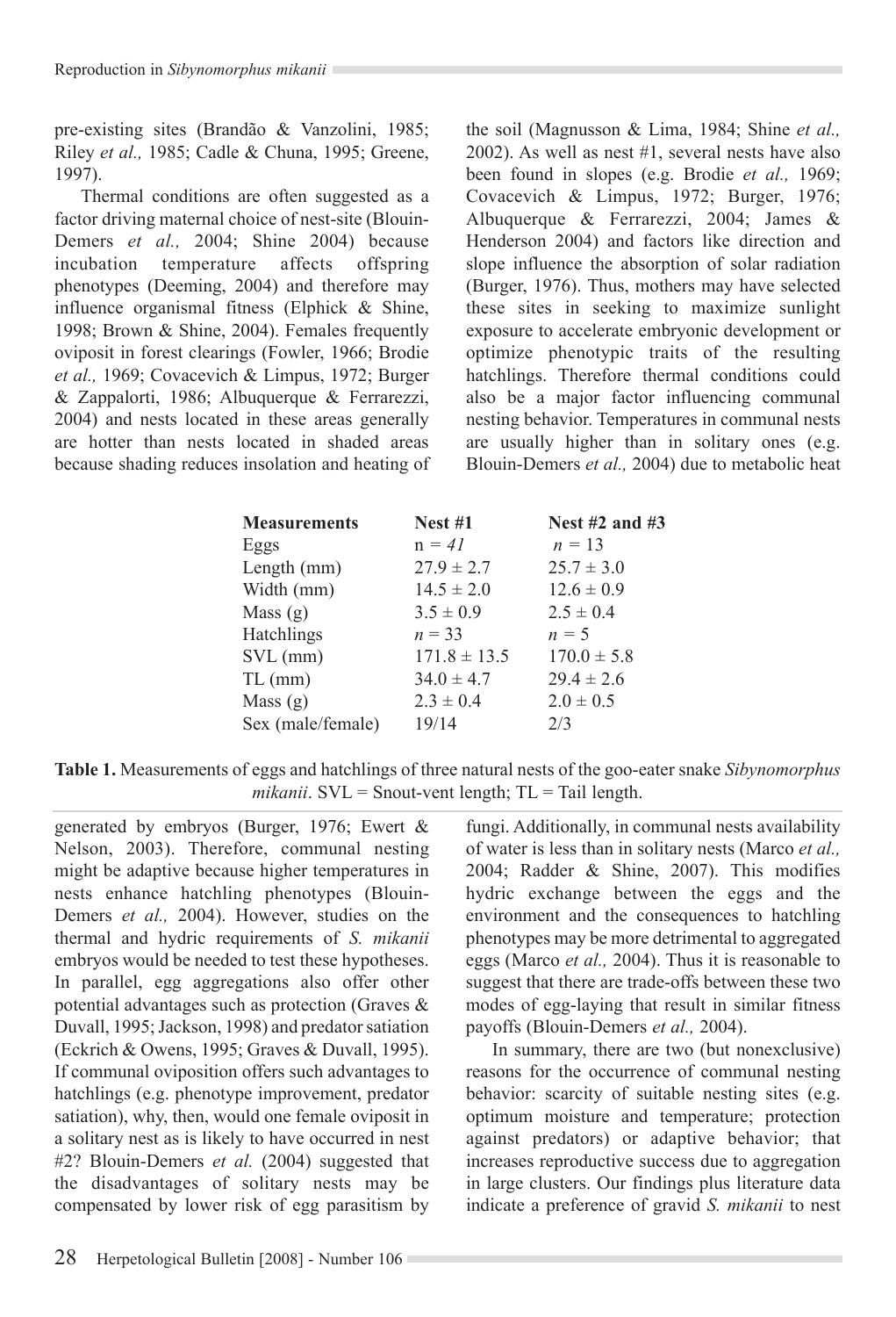communally even when similar potential nest-sites were present in nesting areas. We suggest that such widespread behavior might result from adaptation. However, the adaptive significance of communal oviposition remains unknown.

## **Acknowledgements**

We thank D. A. C. Martins, and the staff of Vigilância Sanitária de Vargem for the material donation and information. J. C. Ferreira and A. C. Barbosa for laboratory assistance. B. M. Graves and D. W. Owens kindly provided references. This study was supported by FAPESP (07/51977-3).

## **References**

- Albuquerque, C. E. & Ferrarezzi, H. (2004). A case of communal nesting in the Neotropical snake *Sibynomorphus mikanii* (Serpentes, Colubridae). *Phyllomedusa* **3**, 73-77.
- Blouin-Demers, G., Weatherhead, P. J. & Row, J. R. (2004). Phenotypic consequences of nest-site selection in Black Rat snakes (*Elaphe obsoleta*). *Can. J. Zool.* **82**, 449-456.
- Brandão, C.R.F. & Vanzolini, P.E. (1985). Notes on incubatory inquilinism between Squamata (Reptilia) and the Neotropical fungus-growing ant genus *Acromyrmex* (Hymenoptera: Formicidae). *Papeis Avulsos Zool.* **36**, 31-36.
- Brodie, E. D., Jr., Nussbaum, R. A. & Storm, R. M. (1969). An egg-laying aggregation of five species of Oregon Reptiles. *Herpetologica* **25**, 223-227.
- Brown, G. P. & Shine, R. (2004). Maternal nestsite choice and offspring fitness in a tropical snake (*Tropidonophis mairii*, Colubridae). *Ecology* **85**, 1627-1634.
- Burger, J. (1976). Temperature relationships in nests of the northern diamondback terrapin, *Malaclemys terrapin terrapin*. *Herpetologica*  **32**, 412-418.
- Burger, J. & Zappalorti, R. T. (1986). Nest site selection by pine snakes, *Pituophis melanoleucus*, in the New Jersey Pine Barrens. *Copeia* **1986**, 116-121.
- Cadle, J. E. & Chuna, P. M. (1995). A new lizard of the genus *Macropholidus* (Teiidae) from a relictual humid forest of northwestern Peru, and notes on *Macropholidus ruthveni* Noble. *Breviora* **501**, 1-39.
- Covacevich, J. & Limpus, C. (1972). Observations on community egg-laying by the yellow-faced whip snake, *Demansia psammophis* (Schlegel) 1837 (Squamata: Elapidae). *Herpetologica* **28**, 208-210.
- Deeming, D. C. (2004). Post-hatching phenotypic effects of incubation in reptiles. In: *Reptilian Incubation: Environment, Evolution, and Behaviour.* pp. 229-251, D. C. Deeming (Ed.). Nottingham: Nottingham University Press.
- Eckrich, C. E. & Owens, D. W. (1995). Solitary versus arribada nesting in the olive ridley sea turtles (*Lepidochelys olivacea*): a test of the predator-satiation hypothesis. *Herpetologica* **51**, 349-359.
- Elphick, M. J. & Shine, R. (1998). Longterm effects of incubation temperature on the morphology and locomotor performance of hatchling lizards (*Bassiana duperreyi*, Scincidae). *Biol. J. Linn. Soc.* **63**, 429-447.
- Ewert, M. A. & Nelson, C. E. (2003). Metabolic heating of embryos and sex determination in the American alligator, *Alligator mississippiensis*. *J. Therm. Biol.* **28**, 159-165.
- Fowler, J. A. (1966). A communal nesting site for the smooth green snake in Michigan. *Herpetologica* **22**, 231.
- Franco, F. L. (1994). O gênero *Sibynomorphus* Fitzinger, 1843 no Brasil (Colubridae: Xenodontinae, Dipsadiniae). Unpublished M. Sc. Dissertation. Pontifícia Universidade Católica do Rio Grande do Sul, Brazil.
- Graves, B. M. & Duvall, D. (1995). Aggregation of squamate reptiles associated with gestation, oviposition, and parturition. *Herpetol. Monogr.* **9**, 102-129.
- Greene, H. W. (1997). *Snakes: the Evolution of Mystery in Nature*. Berkeley: University of California Press.
- Hall, P. M. & Meier, A. J. (1993). Reproduction and behavior of western mud snakes (*Farancia abacura reinwarditii*) in american alligator nests. *Copeia* **1993**, 219-222.
- Jackson, D. (1989). Turtles use of alligator nests. In: *Crocodiles and Alligators.* pp. 145. C. A. Ross (Ed.). London: Merchurst Press.
- James, A. & Henderson, R. W. (2004). Communal nesting site in the snake *Liophis juliae* in Dominica, West Indies. *Carib. J. Sci.* **40**, 263- 265.